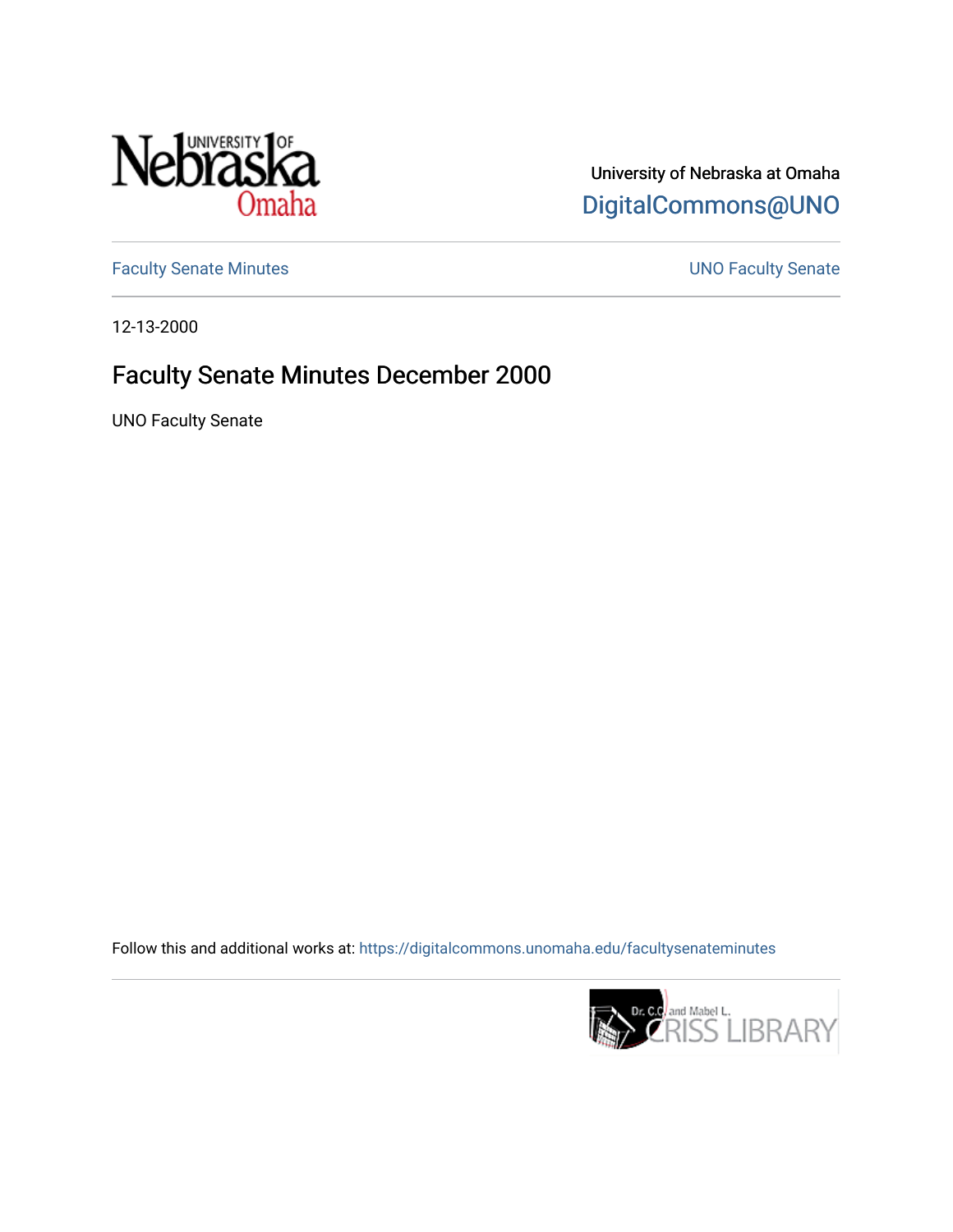# **Faculty Senate of the University of Nebraska at Omaha 2000-2001 Senate Minutes Wednesday, December 13, 2:00 p.m., MBSC Dodge Room**

Attendees: Allen, N. Bacon, W. Bacon, Barron-McKeagney, Bartle, Carlson, Carroll, Chung, Coyne, DeLone, Elder, El-Rewini, Fawcett, File, Foster, Haworth, Irvin, Johnson, Landis, Metal-Corbin, Mitchell, O'Connell, Paterson, Ryalls, Shaw, Shroder, Smallwood, Smith, Sobel, Thompson, Tuan, Zhao Excused: Baum, Falconer Al-Hindi, Hagen, Mande, Valle

Guests: Gary Carrico, Vice Chancellor of Business and Finance; Paul Kosel, Chairperson, Staff Advisory Council; Michael O'Connor, Higher Education Reporter, Omaha *World-Herald*

Presiding Officer (Senator Paterson): Constitution, Article IV: The senate's presiding officer shall be the president. In the president's absence, presiding officer of the senate shall be the vice-president or, if the need should arise, as provided in the bylaws. Bylaws, Article I, Section 1: The faculty senate president shall be the presiding officer of the senate...and shall chair the Executive Committee and the Cabinet when they meet in lieu of the full senate during the months of June and July.

Parliamentarian (Senator Bartle): Constitution, Article IV: The president shall appoint a parliamentarian, who need not be a member of the senate

Quorum (19 Minimum) and Officially Call To Order: Constitution of the Faculty Senate of the University of Nebraska at Omaha, Article IV. Organization of the Senate: A quorum of the senate shall consist of a simple majority of the elected senators.

Introduction of Guests

Gary Carrico, Vice Chancellor of Business and Finance Paul Kosel, Director of Campus Security and Chair of the Staff Advisory Council

Guest Presentations: Gary Carrico

State of the University

Permanent Shuttle Bus Shelters Campus-Wide (North & South Campuses)

Presentation and Approval of Minutes: Senator Paterson asked for approval of the November 8, minutes (agenda attachments 1-16). The minutes were approved as submitted.

Officers Reports

President's Report: Senator Paterson submitted the following:

Written Reports

Executive Committee and Administration Meeting

Agenda, November 15 (agenda attachment 17)

Report, November 15: A report has not been submitted.

Verbal Report: Senator Paterson stated a written report will be forthcoming.

Chancellor's Council Meeting, November 30: Senator W. Bacon attended the meeting on behalf of Senator Paterson who was out of town. See Vice President's Report, III, B, 1, a.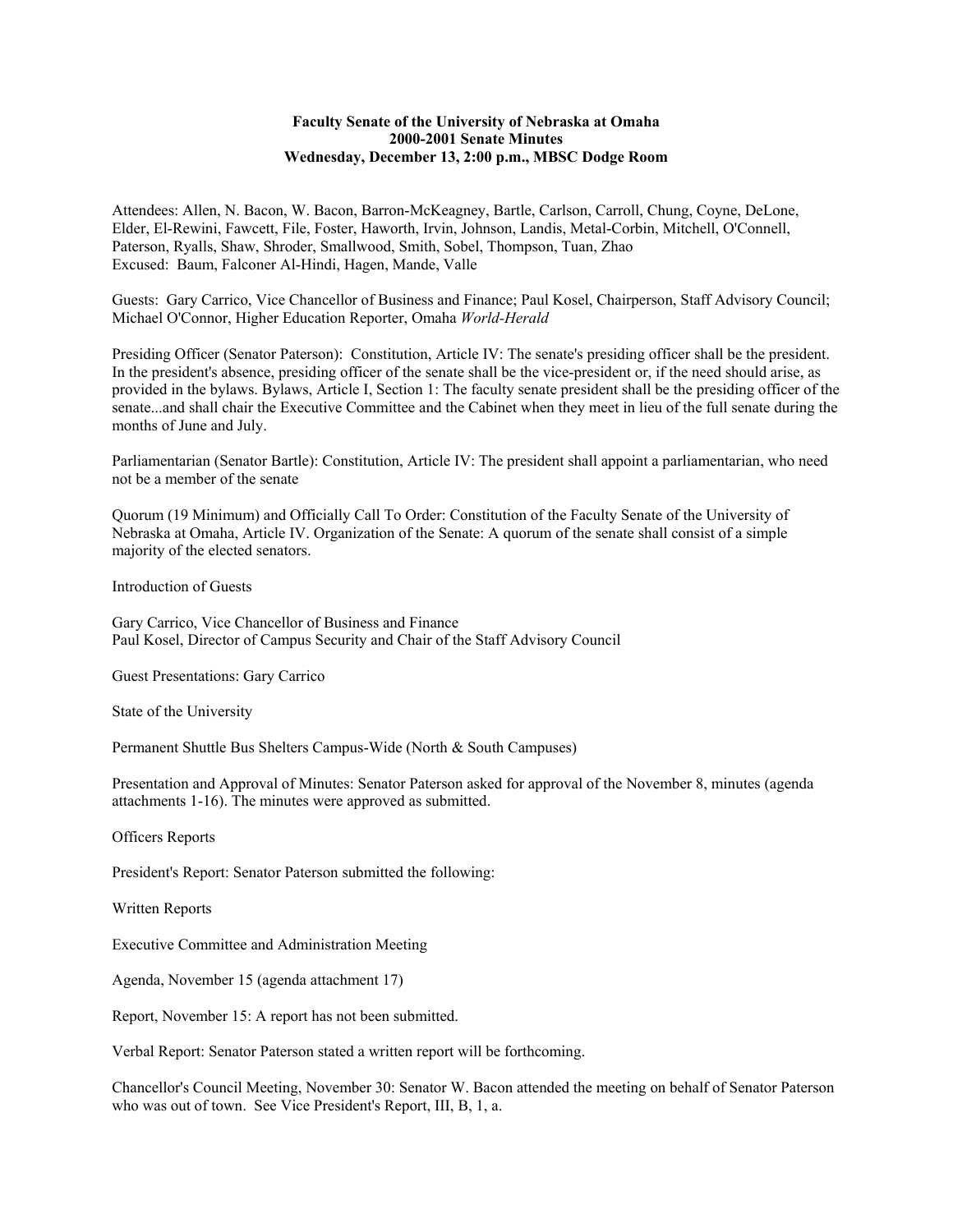## Board of Regents Meeting

Report, December 8 & 9: (agenda attachments 18-19)

Discussion: After some discussion, Senator Paterson charged the Committee on Academic and Curricular Affairs with looking into whether some division of UNO should join the Academic Freedom Coalition stating it might be a good source of information, networking and membership. See attachment 18, Section II, B. Further Discussion: Senator File questioned whether the regents understand that the standard for all academic courses needs to be raised. He further noted this is the first, second, and third concerns of intelligent students he has polled regarding recruitment.

# Verbal Reports

Deans Forum: Per majority agreement by the full senate, the president's report on the activities of the Deans Forum will be given verbally only in order to respect and ensure the confidentiality of the issue discussed therein. No written report will be provided nor minutes taken.

Senate Attendance At Deans Forum Unclear: Senator Paterson reported he was invited to the Deans Forum to talk about prioritization at one meeting, however, he has since been informed the monthly meetings are closed. He will continue to pursue senate representation on the forum.

#### Announcements

Chancellor's Written Response to Senate Resolutions: The UNO Chancellor's Response to Faculty Senate Resolutions covering resolutions 2513 through 2520 passed by the senate on November 8, 2000, was received in the senate office via e-mail on November 20. (agenda attachment 20)

December Guest Speaker: Dr. Gary Carrico, Vice Chancellor for Business and Finance, will address the full senate on December 13.

Optional Eye Care: 85% of eye surgery paid; average cost of surgery \$2,500 per eye.

Legislative Breakfast: A breakfast will be held at 8:00 a.m. on Wednesday, December 13, in the MBSC Redick Room with the senate Executive Committee and Nebraska Senators Jensen, Bourne, and possibly to-be Senator Maxwell. Paul Kosel, chair of the Staff Advisory Council, will also be present to represent staff interests. Senators Allen, W. Bacon, Baum, Coyne, El-Rewini, Paterson, Shroder, and Sobel will represent the senate. The event is sponsored by the Faculty Senate of the University of Nebraska at Omaha and the UNO Chapter of the American Association of University Professors. The agenda is a mutual "get-to-know" the senators, faculty and staff representatives along with a discussion on the impact of the health insurance changes, and possibly other upcoming budgets matters.

Discussion: Senator Paterson reported he felt the event was very successful. Senator Coyne shared that she was impressed and thought there was a good exchange of information which included the sharing of legislative problems and concerns. Senator Sobel stated she felt the legislative senators were really listening and will continue to strive to work with the university. Senator Coyne agreed and noted the legislative senators seemed to agree with many of the university's concerns. Senator Paterson addressed the issue of the increased cost of prescription drugs under the current health insurance policy which seemed to be new information to the legislative senators.

December Commencement: All faculty are encouraged to attend commencement on Friday, December 15, at the Civic Auditorium. Ceremonies begin at 3:00 p.m.; faculty should report in regalia no later than 2:30 p.m. Senators Coyne and Mitchell will serve as marshals.

Verbal Report: Senator Paterson reported the shuttle bus will leave the student center between 1:45 and 2:00 p.m. to transport faculty and staff to the auditorium. All were encouraged to use this service as parking may be a problem. Paul Kosel stated the Campus Security staff are responsible for manning the Civic Auditorium parking lots. Senator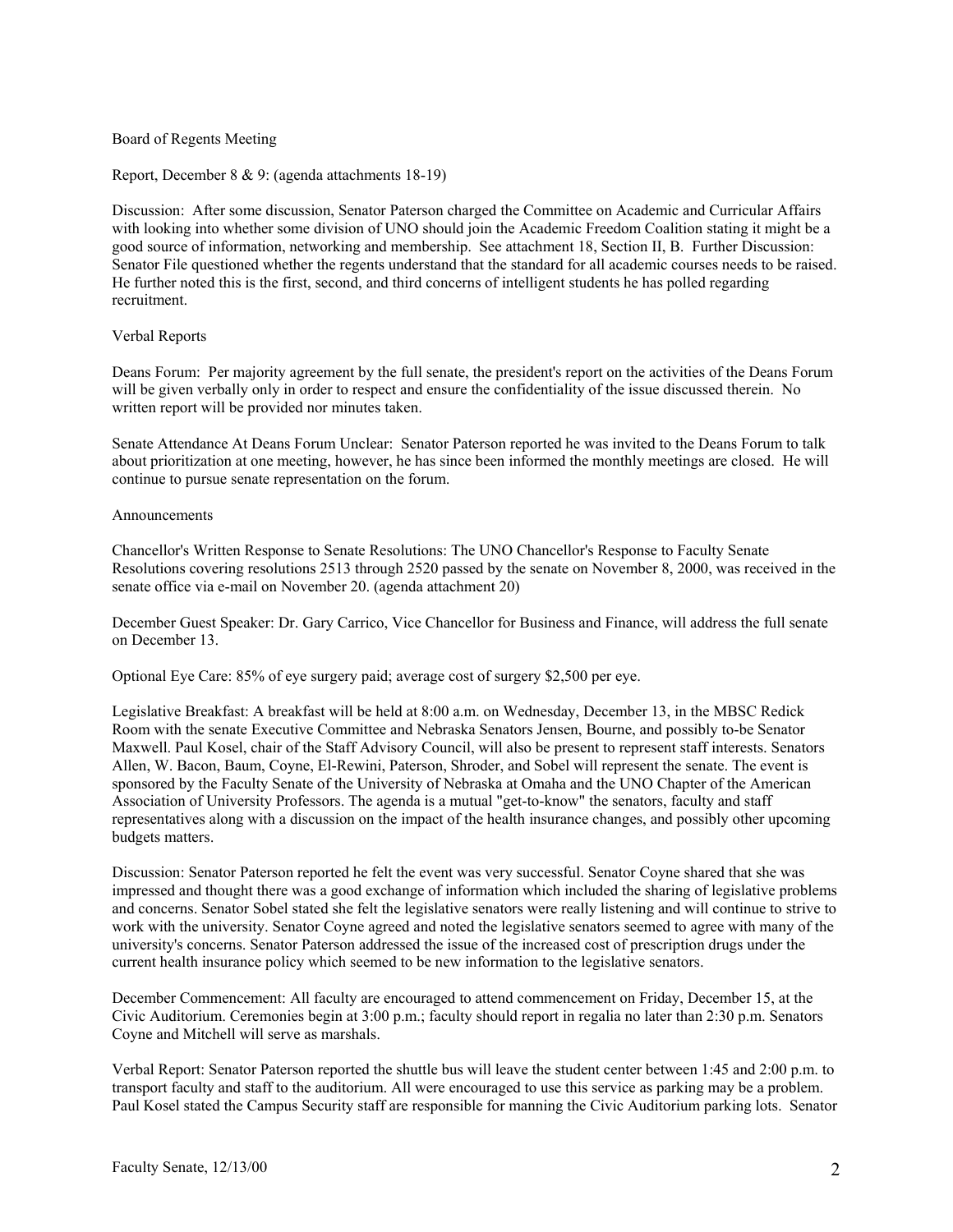Bacon thanked Senators Coyne and Mitchell for agreeing to serve as marshals. Senator Coyne proudly shared that her son and daughter-in-law would both be graduating. Senator Paterson reminded faculty that robes are available, however, caps are not.

January Meetings: The next Executive Committee and Cabinet meeting is scheduled for 2:00 p.m. on Wednesday, January 3, 2001, in FA 318. The next senate meeting will be held at 2:00 p.m. on Wednesday, January 10, 2001, in the MBSC Dodge Room.

# New Charges

Shuttle Bus Shelter: At the November 1, Executive Committee and Cabinet meeting, Senator Paterson was charged with discussing the issue of permanent bus shelters for all shuttle bus stops with Vice Chancellor Carrico. Dr. Carrico will address the senate on December 13.

Research Task Force Report: At the November 1, Executive Committee and Cabinet meeting, Senator Paterson agreed to discuss promoting distribution of the Research Task Force Report campus-wide with administration.

Honorary Degree Recipient Guidelines: At the December 6, Executive Committee and Cabinet meeting, Senator Paterson was charged with questioning the Board of Regents regarding why the senate's section of the Honorary Degree Recipient Guidelines which states "...that a Senate may disapprove a nominee for a year" is being eliminated in the revised guidelines.

Verbal Report: Senator Paterson noted the change was actually pass at the last BOR meeting.

UNO Representative At BOR Meetings: At the December 6, Executive Committee and Cabinet meeting, Senator Paterson was charged with investigating why a UNO representative has not been present at recent Board of Regents meetings to receive kudos on behalf of their good work. It was thought these recipients are winners of the Employee of the Month award.

State Grants: At the December 6, Executive Committee and Cabinet meeting, Senator Paterson stated he would check into why two-thirds of all state grants go to private and career schools rather than state institutions.

Vice President's Report: Senator W. Bacon submitted the following:

Written Reports

Chancellor's Council Meeting

Agenda, November 30 (agenda attachment 21)

Report, November 30 (agenda attachments 22-23)

Verbal Report: Senator W. Bacon reported that he addressed the issue of the additional 17% increase in funding that is needed to bring the system up to the midpoints of its peer groups. He further noted the system will be lucky to get 10% let alone 17%. He shared his concern for how the increase will affect lower income faculty and staff in particular.

#### **Resolution 2521, 12/13/00: On behalf of the Assembly**

WHEREAS, the University of Nebraska at Omaha's soccer, volleyball and football teams won league championships, capping outstanding 2000 seasons, thus bringing renown and credit to the University; therefore,

BE IT RESOLVED, that the Faculty Senate of the University of Nebraska at Omaha congratulates Coaches Don Klosterman, Rose Shires and Pat Behrns and their staffs and teams, wishing them further success and assuring them of continuing faculty support, and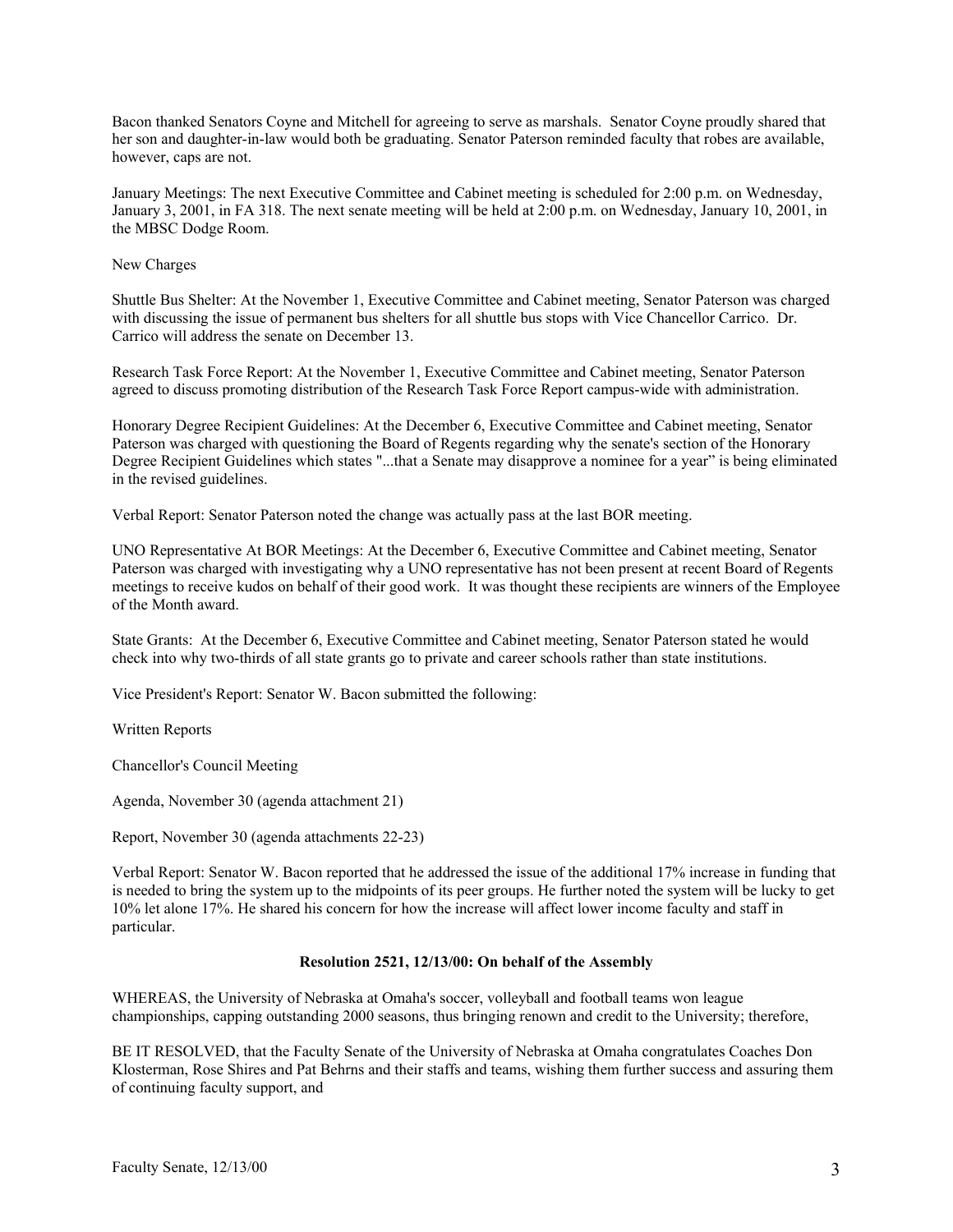BE IT FURTHER RESOLVED, that the Faculty Senate congratulates Athletic Director Bob Danenhauer and Associate Director Cherri Mankenberg and their staffs for an extraordinarily successful Fall 2000 season.

Motion: On behalf of the Executive Committee, Senator W. Bacon moved the resolution. Second: Senator Sobel seconded the motion Discussion: None. Vote: The motion was approved unanimously.

## **Resolution 2522, 12/13/00: On behalf of the Assembly**

WHEREAS, Rosemary Skrupa has served the State and the University as a member of the Board of Regents for twelve years, and

WHEREAS, Regent Skrupa has consistently supported the University of Nebraska at Omaha; therefore,

BE IT RESOLVED, that the Faculty Senate of the University of Nebraska at Omaha thanks Regent Skrupa for her service and her championing of the University's cause, and wishes her all the best in the future.

Motion: On behalf of the Executive Committee, Senator W. Bacon moved the resolution. Second: The motion was seconded. Discussion: None. Vote: The motion was approved unanimously.

Secretary-Treasurer's Report: Senator El-Rewini submitted the following:

Written Reports: Budget Report, November 30 (agenda attachment 24)

Executive Committee Report: Senator Paterson moved the following:

Election of President-Elect

Parliamentary Procedure: In this case of multiple nominees for the position of president-elect, Parliamentarian John Bartle reports a paper ballot is necessary. He further advises the Executive Committee will have to determine the procedures if none of the candidates attains a majority noting possible options are to take the highest vote-getter, despite their non-majority status, or to have a run-off between the top two. This issue is not covered under the current bylaws or constitution.

#### **Resolution 2523, 12/13/00: On behalf of the Assembly**

WHEREAS, the event of more than two nominees for president-elect in the election 2000, occurs, and

WHEREAS, no one candidate receives a majority; therefore,

BE IT RESOLVED, that the top two candidates from the first ballot compete in a run off.

Motion: On behalf of the Executive Committee, Senator W. Bacon moved the resolution.

Second: Senator Sobel seconded the motion

Discussion: Senator Paterson explained that the need for this resolution is because neither the constitution or bylaws currently cover this issue.

Vote: The motion was approved unanimously.

Absentee Ballot Procedure: Prior to the meeting, Senator Hagen questioned the senate's policy on absentee ballots concerning the election for president-elect. Parliamentarian Bartle responded as follows:

"Quoting from Robert's Rules 1990 edition, p. 415: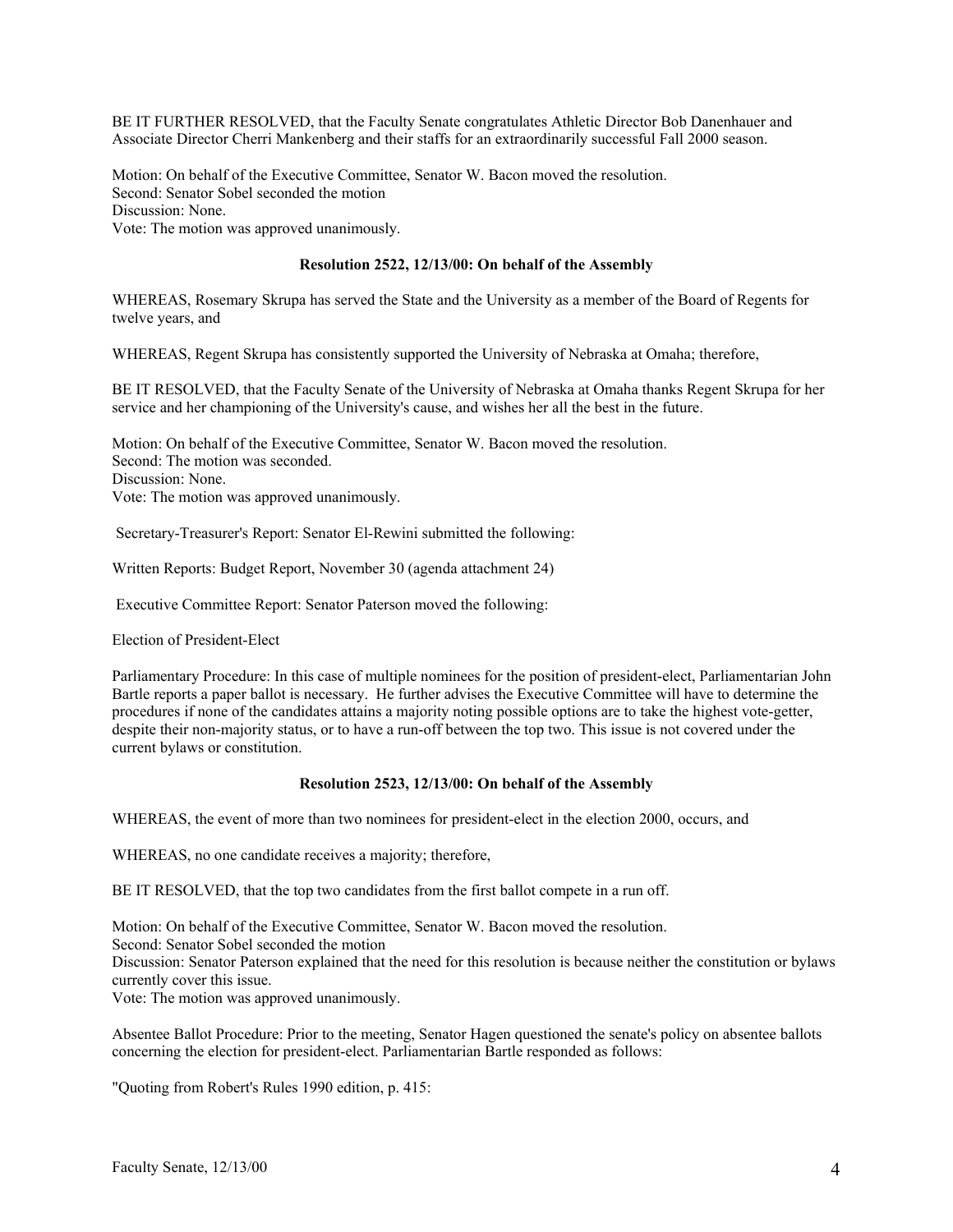"It is a fundamental principle of parliamentary law that the right to vote is limited to the members of an organization who are actually present at the time the vote is taken in a legal meeting. Exceptions to the rule must be expressly stated in the bylaws."

As there are no exceptions stated in our bylaws, it would be my ruling that absentee ballots are not permissible. John"

Verbal Report: Senator Bartle read from Roberts Rules of Order. Senator Paterson then gave official notice that absentee ballots will not be allowed in the year 2000.

2001-2002 President-Elect: The president-elect must be elected at the December 13, senate meeting. Written notice to interested candidates or those wishing to nominate a fellow senator was presented at the November 8, senate meeting as required by the constitution and bylaws (copied below). A submission deadline of November 30, was announced, however, nominations may also be made from the floor at the time of the election. Senators Wally Bacon and Jack Shroder submitted their names for consideration.

Constitution of the Faculty Senate of the University of Nebraska at Omaha, Article IV, Organization of the Senate:

The officers of the senate shall consist of the president, the vice-president, and the secretary-treasurer, and, in the spring semester, the president-elect if there be one. The senate shall conduct its business through committees as described in this constitution and in the bylaws.

The president shall first serve as president-elect for a term beginning at the first regularly scheduled meeting of the spring semester, which will be followed by a regular one-year term as president beginning at the last regularly scheduled meeting of the academic year. The president-elect shall be elected at the last regularly scheduled meeting of the fall semester from among the membership of the senate. The president may serve successive terms through reelection, in which case there will be no president-elect for that spring semester and no past-president until the incumbent president completes his or her final term.

Bylaws of the Faculty Senate of the University of Nebraska at Omaha, Article I. Duties of the Officers:

Section 1: The faculty senate president shall be the faculty's spokesperson. The faculty senate president shall be the presiding officer of the senate, attend all meetings of the board of regents as the official representative of the faculty senate, refer items to committees for consideration, and perform other duties appropriate to the office. He/she shall be the faculty spokesperson when the Executive Committee meets with the chancellor and the chancellor's staff and shall chair the Executive Committee and the Cabinet when they meet in lieu of the full senate during the months of June and July

Section 4: Upon election, the president-elect shall become a member of the Executive Committee. He/she shall endeavor to become thoroughly familiar with the senate's operating procedures and its role as the faculty's voice in the campus system of shared governance. The president-elect shall perform such other duties from time to time as may be delegated by the president or the Executive Committee.

# Resolutions

Senator Carroll questioned the need for putting the nominees names forward in the form of a resolution. Senator Bartle spoke to combining the names into one resolution and supported moving the resolution to record that these nominees were reviewed and put forward by the Executive Committee and Cabinet. Senator Carlson also questioned the need for the resolution. Senator Bartle encouraged the right to amend the resolutions. There were no amendments.

# **Resolution 2524, 12/13/00: Executive Committee**

BE IT RESOLVED, that the Executive Committee nominates Senator Wally Bacon for president-elect.

Motion: On behalf of the Executive Committee, Senator W. Bacon moved the resolution.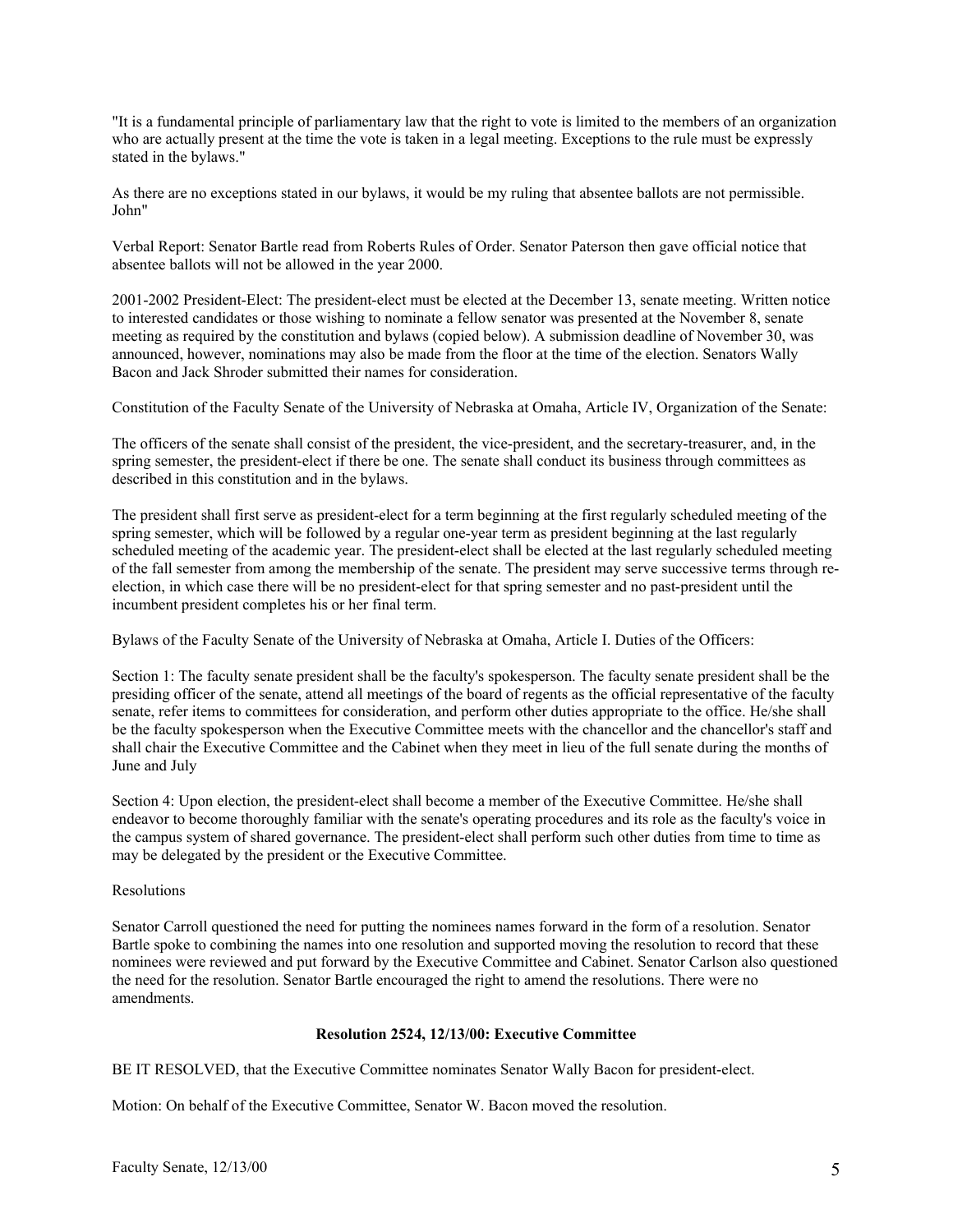Second: The motion was seconded Discussion: None. Vote: The motion was approved unanimously.

## **Resolution 2525, 12/13/00: Executive Committee**

BE IT RESOLVED, that the Executive Committee nominates Senator John (Jack) Shroder for president-elect.

Motion: On behalf of the Executive Committee, Senator W. Bacon moved the resolution. Second: The motion was seconded Discussion: None. Vote: The motion was approved unanimously. Nominations: Call for additional nominations from the floor. None Ballot Vote (handouts 1 & 2)

Votes Tallied: Senator El-Rewini, secretary-treasurer, and Senator Sobel, chair of Committee on Rules, tallied the votes while the meeting continued. Upon completion they inform Senator Paterson of the results.

2000-2001 President-Elect Announced: Senator Paterson stated he was pleased to announce that Senator Wally Bacon was elected president for the year 2001-2002. Senator Bacon stated he will do his best to serve the faculty who have given so much to him over these many years. He further stated his door is always open.

Resolution

#### **Resolution 2526, 12/13/00: On behalf of the Assembly**

WHEREAS, the Faculty Senate Executive Committee and Cabinet have considered the revised UNOmaha Demonstration Policy and Operating Regulations proposed by Dr. Mary Mudd, Vice Chancellor for Student Affairs, and have found nothing objectionable; therefore,

BE IT RESOLVED, that the Faculty Senate of the University of Nebraska at Omaha has no objections to the implementation of the revised UNOmaha Demonstration Policy and Operating Regulations.

Motion: On behalf of the Executive Committee, Senator W. Bacon moved the resolution.

Second: The motion was seconded

Discussion: Senator W. Bacon reported the first drafts were very legal and busy, however, the current draft is much cleaner and user-friendly. He further noted that because the Executive Committee and Cabinet were asked to review the policy, this resolution simply confirms this action was done and states there are no objections to the document as-is. Senator Paterson noted the final draft gives the advantage of the document being organized and indexed for easier use.

Vote: The motion was approved unanimously.

Standing Committee Reports: Bylaws of the Faculty Senate of the University of Nebraska at Omaha, Article IV, Section 1: All committee recommendations addressed to the faculty senate must be put on the agenda and presented to the senate without substantive alteration.

Committee on Academic and Curricular Affairs: Senator Bartle submitted the following:

Written Reports

Agenda: An agenda has not been submitted.

Minutes: A report has not been submitted.

Resolutions (Held Over to January, 2001)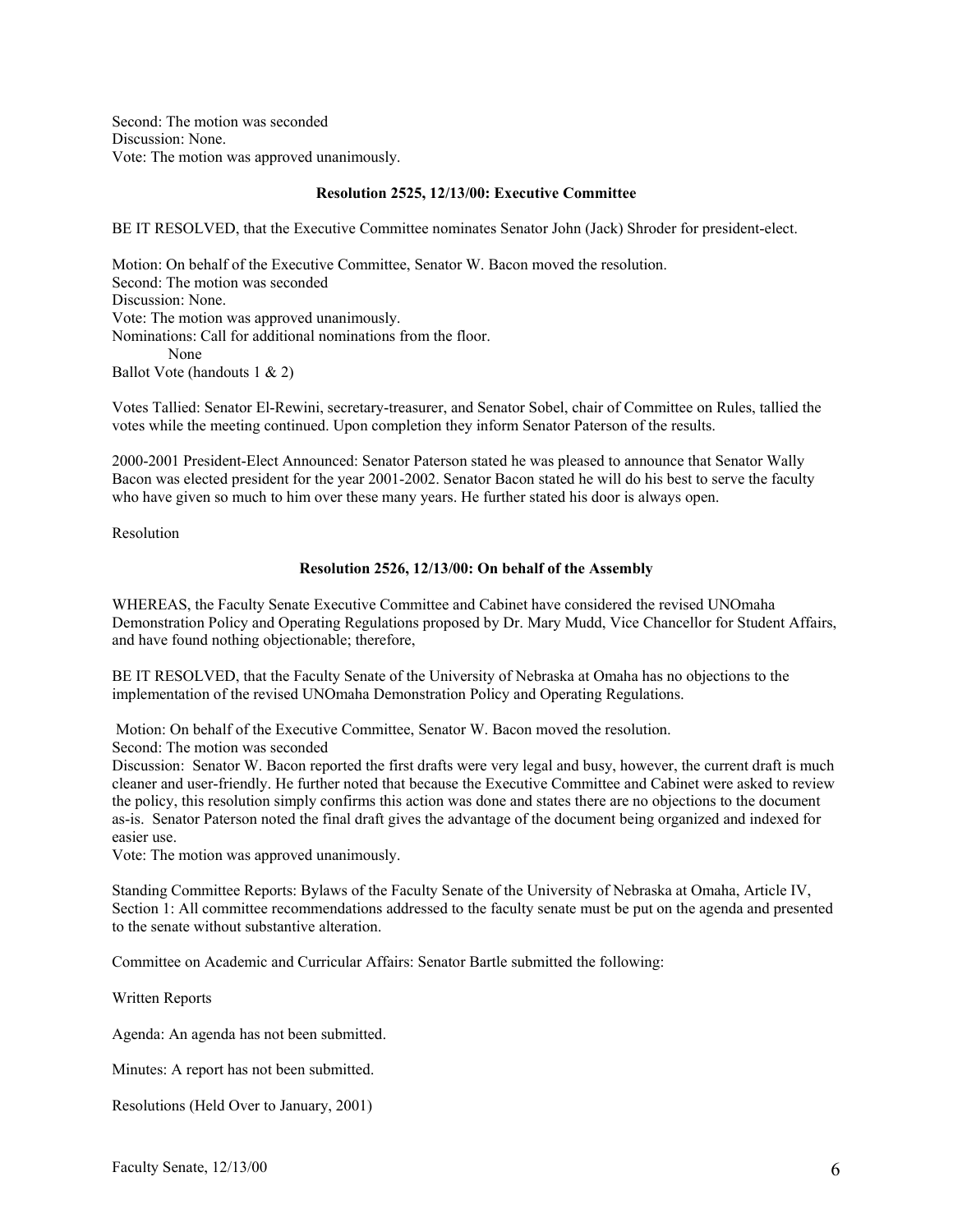Resolution 0000, 12/13/00: Committee on Academic and Curricular Affairs

Resolution Forthcoming: Proposed "School Designation for Academic Units"

Resolution 0000, 12/13/00: Committee on Academic and Curricular Affairs

Resolution Forthcoming: Plus/Minus Grading System

Committee on Educational Resources and Services: Senator Baum submitted the following:

Written Reports

Agenda, November 29 (agenda attachment 25)

Minutes, November 29: The report will be presented at the January senate meeting since Senator Baum was excused from the December senate meeting.

#### Announcement

Employees E-Mail Addresses: John Fiene, Assistant Vice Chancellor of Academic Affairs - Technology, informed the committee the best e-mail address for all UNO employees to use consists of the individual's first initial plus last name@mail.unomaha.edu (ex.dbaum@mail.unomaha.edu).

#### New Charges

Campus-Wide Recycling: At the November 8, senate meeting, Senator Paterson charged the committee with investigating the current recycling system on campus, inviting Neil Morgensen, Assistant Vice Chancellor of Facilities Management and Planning, and Jim Veiga, Manager of Grounds and Environmental Services, to address the senate on January 10, and following through on the implementation of a new campus-wide recycling program.

UNOmaha Holiday Card Program: At the December 6, Executive Committee and Cabinet meeting, Senator Paterson charged the committee with looking into the possibility of adding the Paul L. Beck Memorial Faculty/Staff Scholarship to the annual UNOmaha Holiday Card Program sponsored by the Staff Advisory Council. (agenda attachments 26-27)

Committee on Faculty Personnel and Welfare: Senator Shroder submitted the following:

Written Reports

Minutes, November 29: No report; the committee did not meet in November.

Agenda, January 31 (agenda attachment 28)

Committee on Goals and Directions: Senator Coyne submitted the following:

Written Reports

Agenda, November 29 (agenda attachment 29)

Minutes, November 29: A report has not been submitted.

Verbal Report: Senator Coyne reported that the committee has set a goal to complete and distribute a survey to faculty campus-wide by the end of the academic year and report their findings back to the senate.

Committee on Professional Development: Senator Allen submitted the following: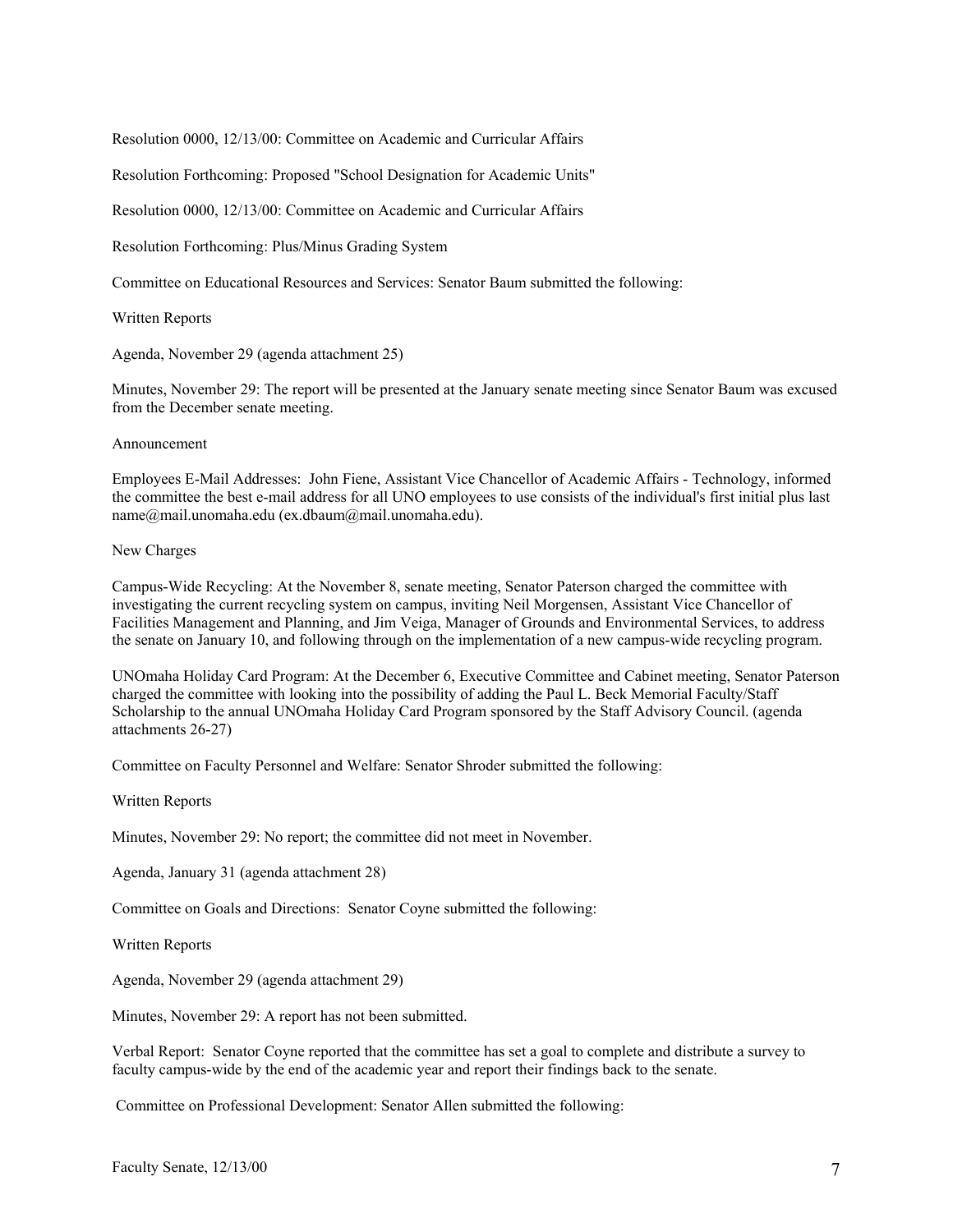# Written Reports

Agenda, November 29 (agenda attachment 30)

Minutes, November 29: A report has not been submitted.

Verbal Report: Senator Allen reported that the committee met with Marilyn Leach and David Corbin concerning the teaching/learning technology center that was proposed for the UNO campus last year. A number of other universities around the nation have already set up such centers for the purpose of assisting students and faculty. Marilyn Leach contacted peer institutions and found that many of these centers are actually manned by both parttime and full-time staff who are most often called Educational Designers. A point of interest is that all schools who are heavily into distance learning have an on-staff Educational Designer. Joyce Crockett has called for a meeting of interested persons next week. It is generally felt that last year's proposal failed because its main request was for equipment. This time around the proposal will request expertise on how to use the equipment we already have by funding a full-time designer. The University Library has been suggested as the location for the center; the Eppley Administration Building was also brought up. Graduate students could be used as support personnel. The Committee on Professional Development held a meeting to determine what the senates role is concerning this issue. A resolution will most likely be forthcoming, however, if it means a faculty position must be sacrificed there may be grounds for debate. It was noted that Marilyn Leach has a courtesy faculty appointment but cannot become tenured. Senator Coyne stated Marilyn use to have an a-line faculty position but it was later changed to a managerial position.

New Charge - Open Meeting Law: At the November 1, Executive Committee and Cabinet meeting, Senator Allen agreed to try to obtain a copy of the Open Meetings Law in Nebraska for the purpose of supporting Senator Paterson's attendance at the Deans Forum.

Committee on Rules: Senator Sobel submitted the following:

Written Reports

Agenda, November 29 (agenda attachment 31)

Minutes, November 29: A report has not been submitted.

Verbal Report: Senator Sobel reported that the committee met, worked hard, and will use the resolutions as the committee's minutes this month. She further noted that all committee members were present at the senate meeting

Resolutions

#### **Resolution 2527, 11/08/00: Committee on Rules (Held over from 11/08/00.)**

BE IT RESOLVED, that the following faculty be recommended for service on the University Committee on Excellence in Teaching to serve three-year terms from November 8, 2000, through July 31, 2003. Two members should be recipients of the award and one member should be untenured, if possible. This is also the first time the new position of 'first year faculty member holding a Ph.D.' is added as charged by the chancellor's Task Force on University Committees (Committee on Committees). The only continuing committee member is Philip Secret (PACS, 08/01/98 to 07/31/01) who was appointed by the chancellor prior to the faculty senate taking over the appointment of all faculty members.

Karen Kangas Dwyer, Arts & Sciences Judith Wantanabe, Business Administration Jarene Fluckiger, Education David Helm, Fine Arts Leah Pietron, IS&T Jonathan Benjamin-Alvarado, First Year Faculty Member Holding a Ph.D.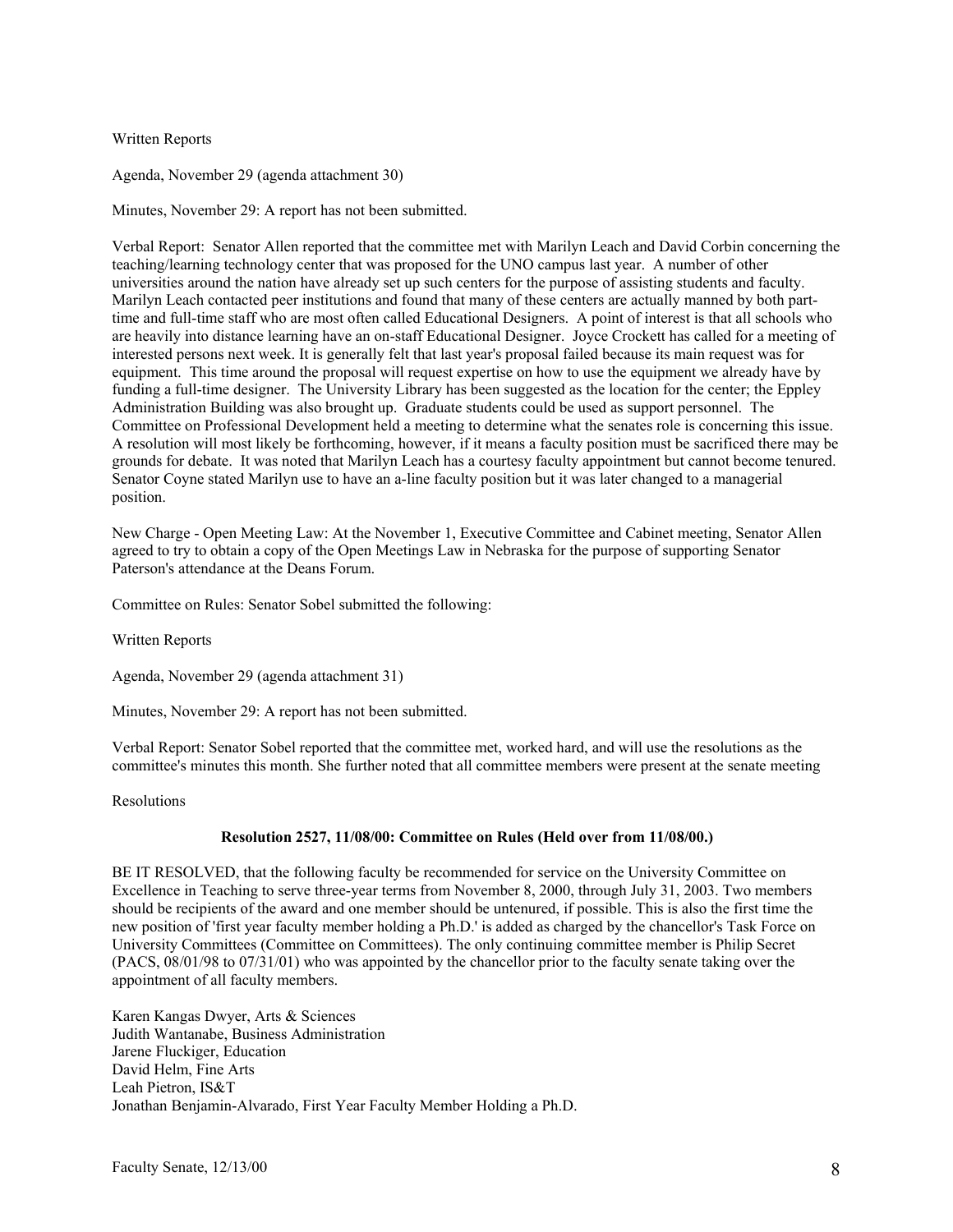Motion: On behalf of the Executive Committee, Senator Sobel moved the resolution.

Discussion: Senator Sobel reported that the position of 'First Year Faculty Member Holding a Ph.D.' was a new this year and that she will be pursuing whether this individual can also hold a Ph.D. equivalent as well for future reference.

Vote: The motion was approved unanimously.

# **Resolution 0000, 12/13/00: Committee on Rules (HELD OVER TO 01/10/01)**

BE IT RESOLVED, that the following name go forward to complete the remainder of Janice Collins' term (R2507) on the Student Activities Budget Commission from December 13, 2000, through July 31, 2003. Professor Collins is unable to complete her three-year term due to schedule conflicts.

TBA (to replace Janice Collins)

Motion: On behalf of the Executive Committee, Senator Sobel moved the resolution. Discussion: Discussion resulted in the motion being withdrawn and replaced with a motion to postpone until a nominee can be secured. Second: Senator W. Bacon second the motion to postpone action.

Vote: The motion was approved unanimously.

#### **Resolution 2528, 12/13/00: Committee on Rules**

BE IT RESOLVED, that the following name go forward as a three-year appointment from 12/06/00 through 07/31/03 to the faculty senate Intercampus Resource Advisory Committee. Yong Shi, IS&T

Motion: On behalf of the Executive Committee, Senator Sobel moved the Resolution. Second: The motion was seconded Discussion: None. Vote: The motion was approved unanimously.

Faculty Senate Advisory Committee Reports (alphabetical)

Budget Advisory Committee: Senator Douglas Paterson

Written Report, November 27: A report has not been submitted.

Next Meeting: The December 11, meeting was canceled. A follow up meeting will be scheduled at a later date.

Verbal Report: Senator Paterson reported the committee is meeting regularly, working hard, and that there is no written report at this time since they are still in the discussion stage. The committee's goal is to find a way for the senate to compare the needs of UNO to UNL not in an adversary way but in a constructive way. Senator Paterson stated he would like to see some budgeting requests and solutions occur before he leaves office in May. He addressed the issue of faculty being disproportionately more busy than ever setting the example that when e-mail came on line at least an hour of added responsibility was acquired across the board. The same situation occurred with increased student responsibility and community out reach. Senator Paterson suggested going forward with the suggestion that senior faculty move toward the same load as UNL; a three load semester with one load off for research.

Discussion - Senior Faculty Work Load/Increasing Burdens on Faculty/Lack of Enough Support Staff: Several senators voiced concern for where the burden would fall if senior faculty work loads were reduced noting new faculty are already over taxed. Senator Paterson stated UNO needs to prepare for a future that includes more faculty rather than adjunct faculty. He added that by making the case now it may actually come into existence in the future. Senator File stated he'd like to see more phased retirement and added his department currently has four such faculty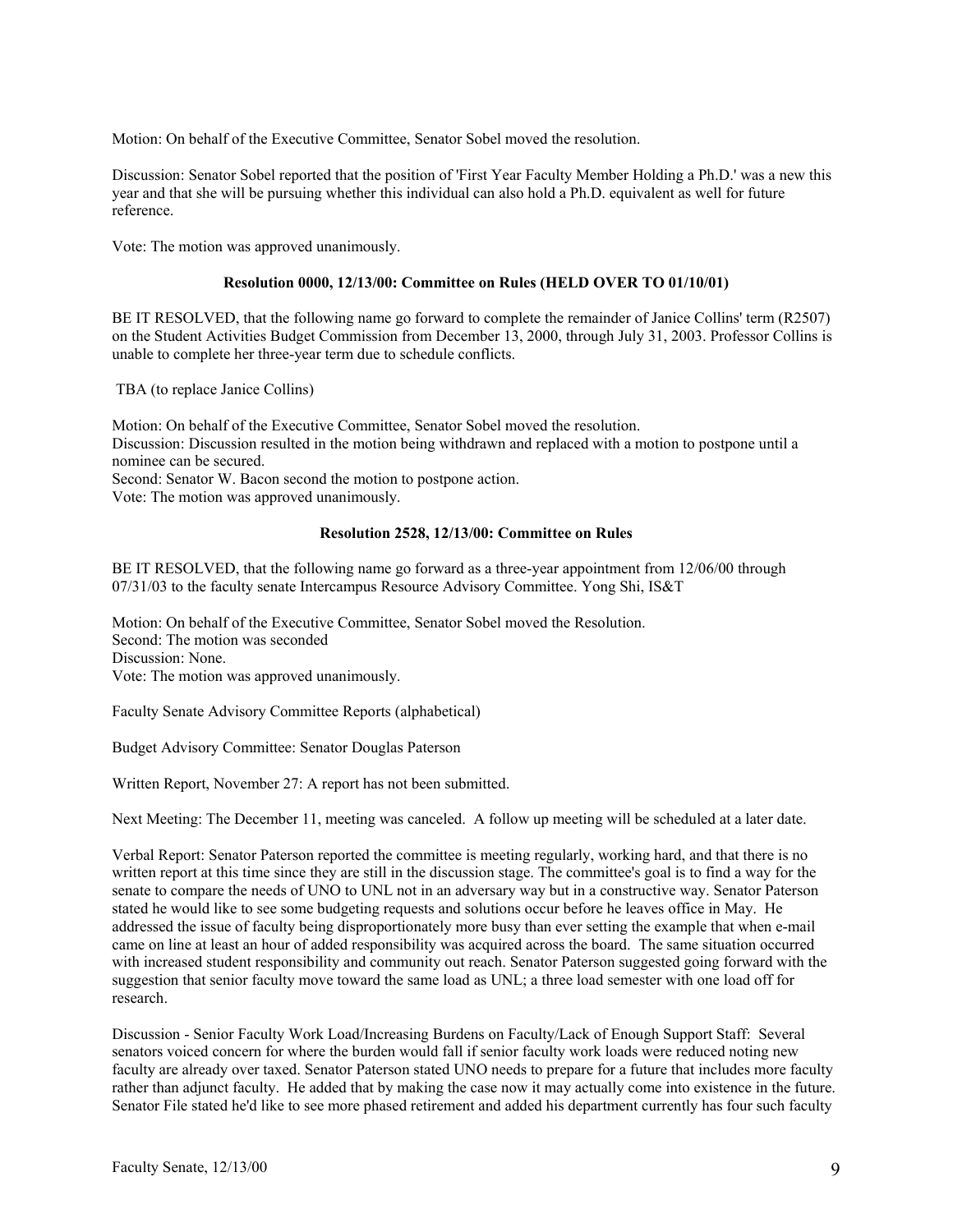who are all off at the same time (Spring). Senator N. Bacon stated she'd rather see the strategy be to acquire more faculty rather than to reduce the load of senior faculty noting she prefers a more positive approach. Senator Smallwood requested support for faculty in the infrastructure. Senator Bartle stated he sees the issue in terms of a ridiculously low operating budget and lack of support staff. He stated if there were more support staff there are a lot of tasks they could help professors with thereby lightening the burden. Senator Sobel commented that lab and studio support staff are also an issue. She spoke to the mission statement of the university which states support will be provided. Senator W. Bacon reported that Vice Chancellor Hodgson is aware of the increasing burden on faculty and empathizes. Senator Sobel commented that on top of everything else recruitment is now being added to the faculty work load. Senator Paterson agreed. Senator Metal-Corbin stated even in teaching and creativity activities a lot of lip service is given to designing technology yet these areas remain in desperate need of assistance. She further reported that the facility in her area haven't even had a custodian for the last month and a half and have had to resort to sweeping their own floors and emptying their trash. She pointed out that her college (Education) even has more internal support than many other colleges on campus and that it seems like the Deans Forum would be the most visible body to address these issues to. Senator Paterson reiterated that is exactly why it is crucial there be a faculty voice on the forum.

Resulting Action: Senator Paterson was charged with looking into the university's policy on phased retirement and whether it is mandated that only the Spring semester can be taken off or if faculty can choose between Spring and Fall. He was further charged with looking into whether there are currently senior faculty at UNO who carry a three course load with one load off for research (as practiced at UNL). Concern was shared that such circumstances are not allowed campus-wide which may have to do with individual faculty member's contracts

Continued Discussion - NU Values: Senator Carroll urged the Executive Committee and Cabinet to address the issue of NU Values in the near future to make sure faculty input is included. He emphasized that faculty participation should be encouraged rather than mandated. Paul Kosel reported that NU Values was implemented several years ago as a means of re-evaluating support staff across the four NU campuses. The new system will categorize staff into sixteen families which will then be broken down into secondary levels and finally into a three level. He further shared that a representative from each campus met in Lincoln to fine tune/define these breakdowns. The new system is scheduled for testing in the Library and one other (unknown) UNO department this fall. The Staff Advisory Council has invited Rod Oberle to update it's member at their next meeting since little has been heard about the plan lately. Paul Kosel noted that one of the main areas of concern are salary increases which many staff assume will come with their new title; the problem is there is no money to support any increase in responsibility/work load. This program is often called the leading edge and sometimes even the bleeding edge. Paul Kosel suggested the senate invite Rod Oberle to one of their meetings for more information on the issue. Senator Shaw noted the delay in implementation may be similar to AAUP's negotiations which also run into the issue of no money and stall out. Senator DeLone stated she knew about NU Values because her college's dean (CPACS) attends the Deans Forum and shares the information with his faculty. Senator Metal-Corbin stated she resents the use of the word 'family' in regards to working relationships.

Resulting Action: Senator Paterson agreed to invite Rod Oberle to update the Executive Committee and Cabinet on the issue of NU Values. Senator Paterson will in turn either report to the full senate or invite Rod Oberle to address the senate himself.

Faculty Senate Constitution and Bylaws Review Committee: Senator James Carroll

Written Report: No report; the committee did not meet in November.

#### New Charges

Election Procedure: At the December 6, Executive Committee and Cabinet meeting, Senator Paterson charged the committee with including procedures for handling more than one nominee for the position of officers, presidentelect in particular. See section VI, A, 1.

Election of President: At the November 8, senate meeting Senator Paterson charged the committee with including a clause that the president (president-elect) must be a current senator.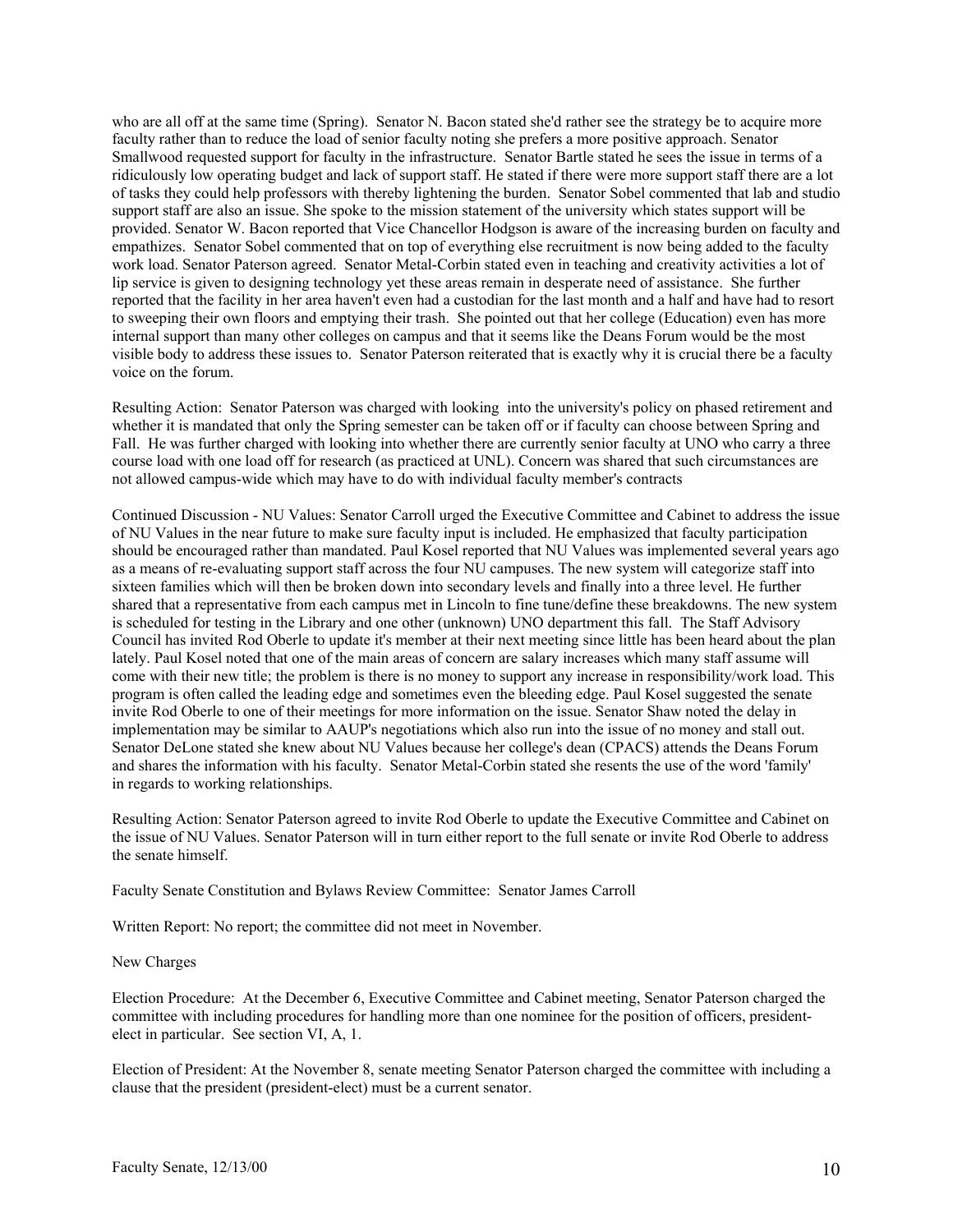Intercampus Resource Advisory Committee: Senator Douglas Paterson

Written Report, November 10: A report has not been submitted.

Written Report, December 8: A report has not been submitted.

Non-Senate Committee Reports (alphabetical)

Academic Planning Council: Senator Melodee Landis

Written Report: A report has not been submitted.

Verbal Report: Everything is set up for visitations to begin in February. Senator Paterson inquired who will be reviewed to which Senator Landis replied: Ann Coyne, Roger Foltz, Lynn Harland, Jane Woody, Donald Baum, Yong Shi, Wally Bacon, and Stan Wileman.

Alumni Association, Board of Directors: Professor William Wakefield

Written Report: A report has not been submitted.

American Association of University Professors (AAUP): Senator James Shaw submitted the following:

Written Report: November 16-17 (agenda attachment 32)

Verbal Report: Senator Shaw reported five salary surveys have been received as of December 12; the rest are expected shortly. He further noted this fall AAUP contracted a survey of peers based on their benefit packages and the data from that survey should is expected by the end of the week; it should include such items as retirement contributions and health insurance. Joseph Brown and William Pratt invited Senator Shaw to attend the last negotiation meetings. It was noted that the current negotiations include a proposal for a \$3000 stipend to be awarded each faculty member to help defray the increase in health insurance costs. Senator Shaw noted while this is a wonderful perk he remains concerned for staff who are already paid less and will not receive such compensation. Senator File stated he believes UNO uses a true list of peer while other institutions of higher learning lean towards a 'what-to-be' list of peers. Senator Shaw stated the last time the peer group was adjusted was 1996 and that sometime in the next few years it will need to be updated. Most agreed Portland State University is the truest peer institution to UNO. Senator Paterson stated he is a strong supporter of faculty power on campus and referred to administration's drive to strive for raising our standards above the mid-point of our peers. He further noted UNL's ranking has dropped from second to third according the latest poll. Senator Paterson noted if it weren't for the union UNO would quickly dropped as well. He then spoke to considering increased tuition in the coming years as well as the need to raise faculty salaries even though the bigger picture probably leans more toward paying certain faculty more rather than an across the board increase. Senator Shaw spoke to the bargaining contract which has been in place for twenty years noting that from one negotiation to the next it is not possible to make huge changes. He further stated the union can generally attack one contract problem at a time but it is quite difficult to address two or more. University administration currently has a little over \$1million on the table and if this figure proves to be solid raises could be approximately 4.25 or 4.26%, however, comparability numbers are needed before anything is truly known.

New Charge - Faculty Salaries/AAUP: At the November 1, Executive Committee and Cabinet (EC&C) meeting, Senator Shaw was charged with checking into the issue of faculty salaries with the possibility of requesting an UNOmaha AAUP representative to address the EC&C. See the November 1, minutes Section V, C, 2.

Graduate Council: Senator Angela Valle

Written Report: A report has not been submitted.

Strategic Planning Steering Committee: Senator Franklin Thompson

Written Report: A report has not been submitted.